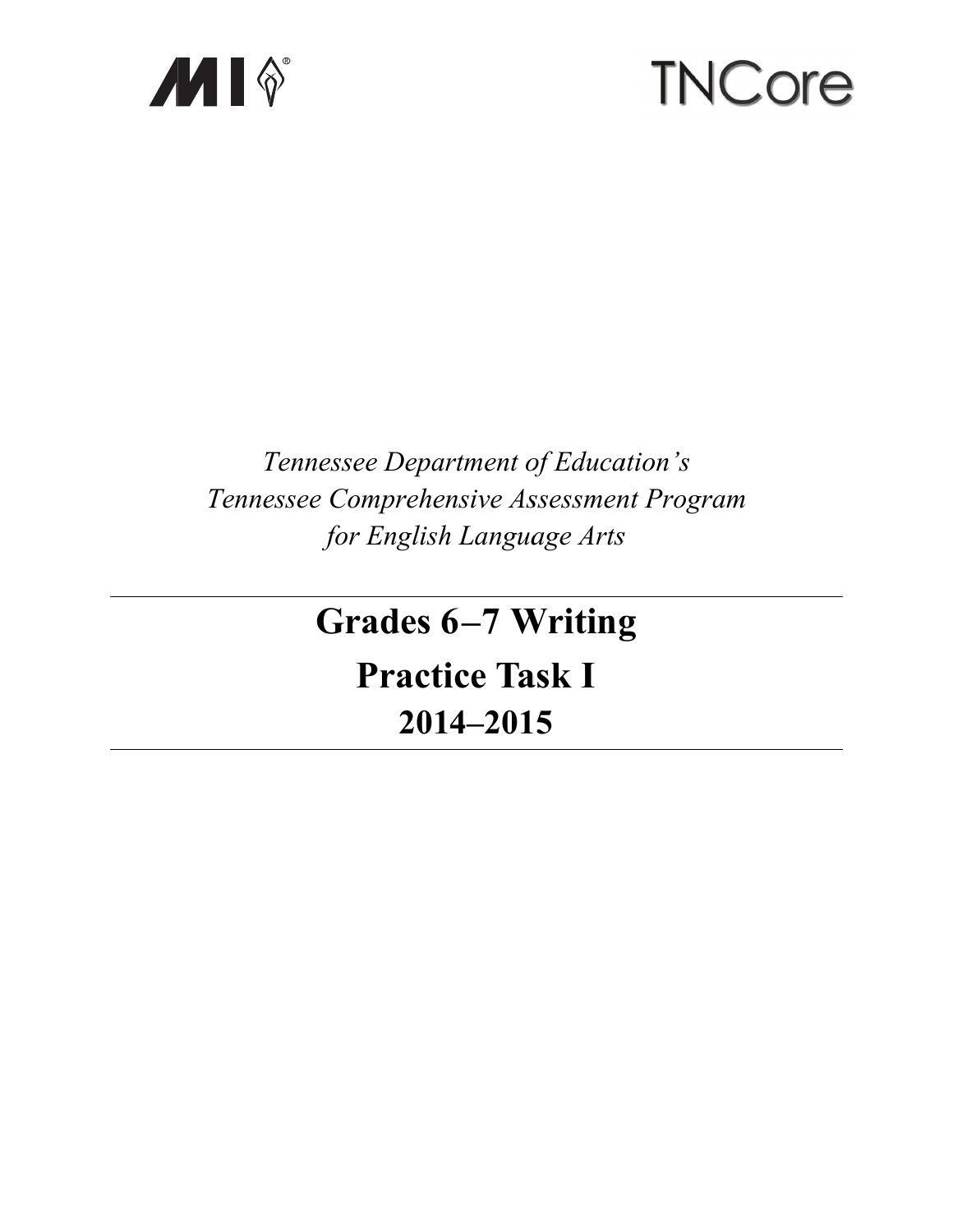### *Directions*

#### **Student Directions**

Today you will be taking the Grades 6–7 Writing Task. The task is made up of two texts and two prompts about those texts. For each prompt, you are to plan and write an essay about the text(s) according to the instructions provided. Your essays will be scored as rough drafts, but you should watch for careless errors.

There are some important things to remember as you complete the task:

- o The time you have for reading both texts and answering the prompts will be 120 minutes.
- o Read each prompt carefully and think about the best way to answer it.
- o Write only about the texts and prompts you are given.
- o You may complete pre-writing activities and notes before beginning your response, but do not write your response on the same pages as your pre-writing activities or notes.
- o If you do not know the answer to a prompt, skip it and go on to the next prompt. You may return to it later if there is time.

#### **Topic**

Lawmakers and leaders disagree about the best way to reduce the alarming rate of car accidents caused by teenage drivers.

#### **Texts**

- o **"Should the Driving Age Be Raised to 18?"** from *The New York Times Upfront*
- o **"Do Teens Need Graduated Licenses?"** from *Current Events*

Copyright © 2014. Published under contract with Tennessee State Department of Education by Measurement Incorporated, 423 Morris Street, Durham, North Carolina, 27701. Testing items licensed to the Tennessee State Department of Education. All rights reserved. No part of this publication may be reproduced or distributed in any form or by any means, or stored in a database or retrieval system, without the prior written permission of Tennessee Department of Education.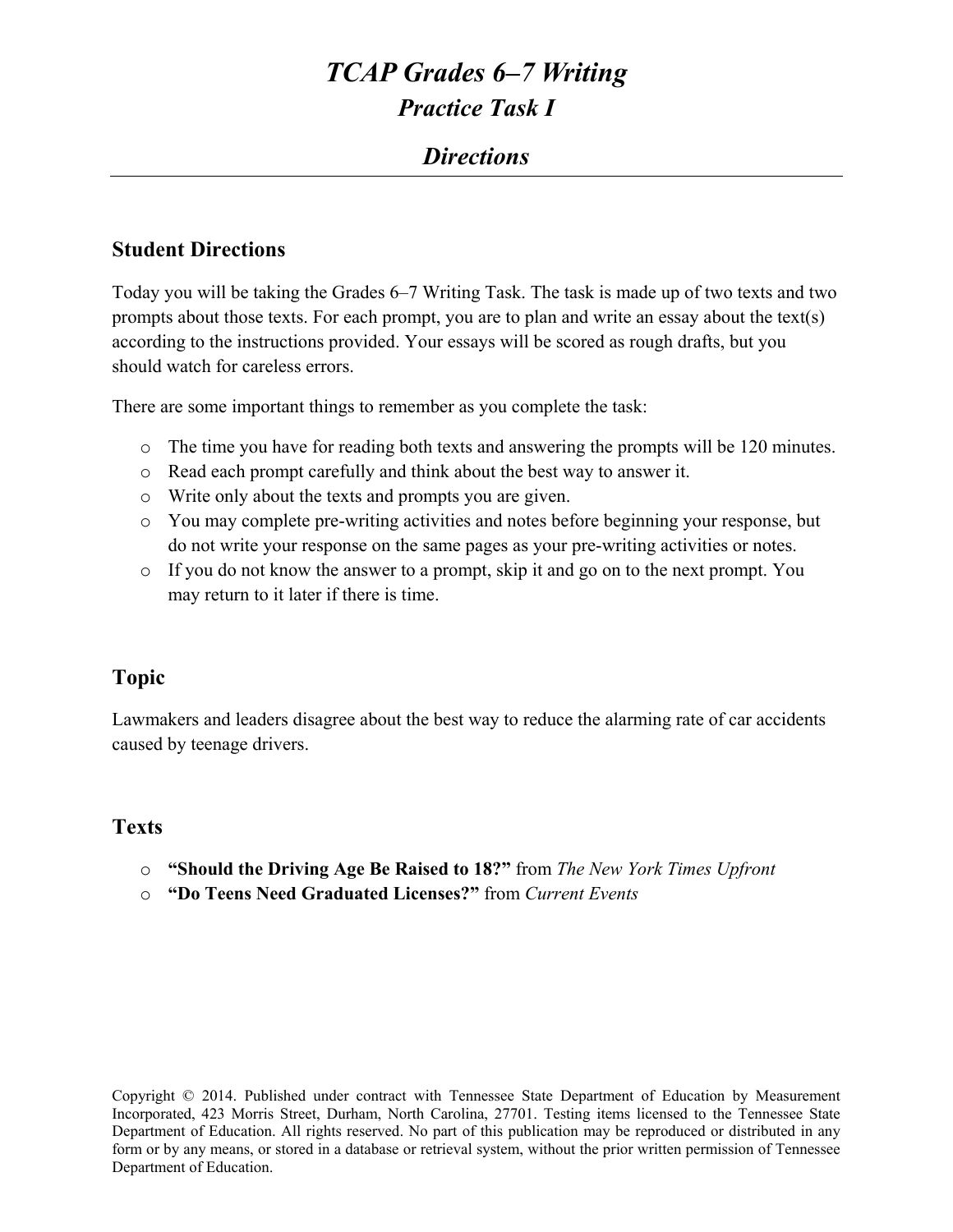### Text 1

### **Text 1 Introduction**

In "Should the Driving Age Be Raised to 18?" from The New York Times Upfront, two leaders present opposing views on raising the driving age to 18 years old.

Please read "Should the Driving Age Be Raised to 18?" and then answer Prompt 1.

**Should the Driving Age Be Raised to 18?** The New York Times Upfront

Alarmed by car accidents involving teenagers, a number of states are considering raising the age for getting a license.

- $\mathbf{1}$ **YES**
- $\overline{2}$ On Dec. 29, 2005, four teenage boys from Chicago went out for a late-night drive and had a
- terrible accident. The car spun out of control and struck several objects, including a giant light 3

 $\overline{4}$ pole. Two of the boys—a 16-year-old and a 17-year-old—were killed. The driver of the car was

 $5<sup>5</sup>$ just  $16$ .

6 After this tragic accident, thousands of people began asking what could be done to prevent this  $\overline{7}$ from happening again.

8 The answer is raising the driving age. That's why I introduced legislation to raise the driving age

9 in Illinois from 16 to 18. I realize this idea is controversial, but I could not stand by and watch

10 one more young person die because he or she was not quite ready to be behind the wheel.

11 All 50 states prohibit 16-year-olds from drinking alcohol, buying cigarettes, and purchasing

12 handguns. Yet somehow most states are willing to put them in charge of a car, which could

- 13 potentially be a deadly weapon.
- 14 Between 1995 and 2004, there were 30,917 fatalities in accidents that involved 15-to-17-year-old
- 15 drivers, according to a study by the AAA Foundation for Traffic Safety. About a third of those
- 16 deaths were the teen drivers themselves. The rest were pedestrians, passengers, and people in
- 17 cars that teenage drivers struck.

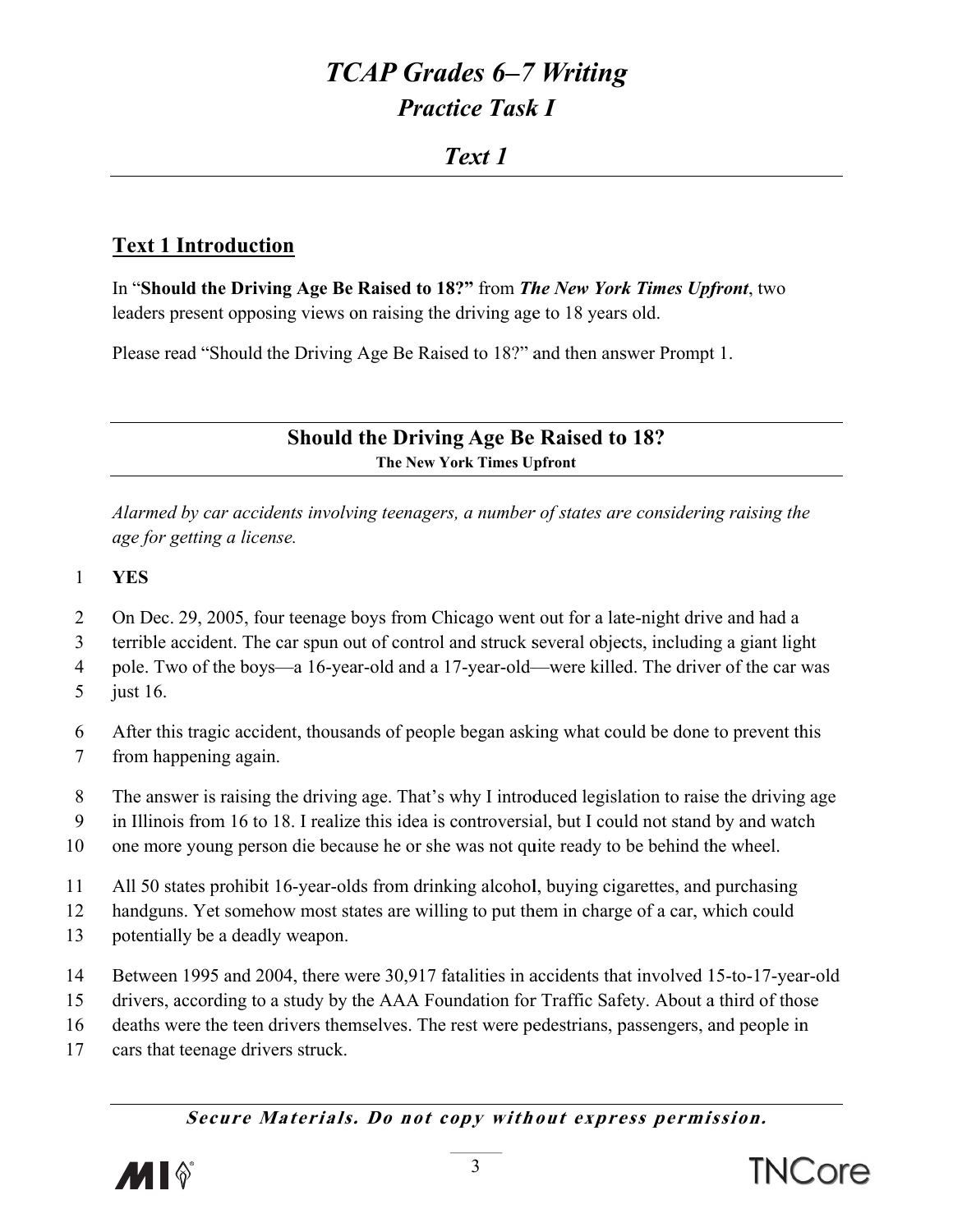### Text 1

- 18 As an Illinois lawmaker, I cannot sit back and watch more innocent lives be claimed because of
- 19 lack of experience. Raising the driving age may seem burdensome to parents and busy teens, but
- 20 we have to remember that this is a proposal about safety, not convenience.

-Representative John D'Amico Democrat, Illinois State Legislature

#### 21  $NO$

- 22 If your neighbor robs a bank, should you go to jail? No. If your classmate gets in an accident,
- 23 should your driver's license be taken away? Of course not. Neither situation is fair. Raising the
- driving age will punish all young drivers for the mistakes of a few of their peers. 24
- 25 In this country we live by the principle of innocent until proven guilty. Those who want to raise
- 26 the driving age have labeled teens guilty before they've gotten in an accident or before they've

27 even stepped into a car. They believe that just because of your birth date, you are dangerous and

- 28 must be punished by having your ability to drive taken from you.
- 29 Those who favor raising the driving age say that statistics show teenagers are more likely to get
- 30 into accidents than adults.
- $31$ What they don't say is that statistics also show that men of all ages are 77 percent more likely to
- 32 kill someone while driving than women. If people want to save lives by raising the driving age,
- 33 then how about saving lives by allowing only women to drive?
- 34 Except raising the driving age won't save lives. Studies show that it is inexperience, not age, that
- 35 causes accidents. Raising the driving age will just create inexperienced, accident-prone drivers at
- 36 18 instead of 16.
- 37 Teens need the ability to drive just as much as anyone else—to get to school, to get to work, to
- 38 get to sports or band practice, or just to go out with their friends.
- 39 Cars are necessary for mobility in this country. Taking that away is a large disruption to the lives
- 40 of teen-agers—for no good reason.

-Alex Koroknay-Palicz National Youth Rights Association





<sup>&</sup>quot;Should the Driving Age Be Raised to 18?" From The New York Times Upfront. Copyright © 2014 by Scholastic Inc. Used by permission of Scholastic Inc.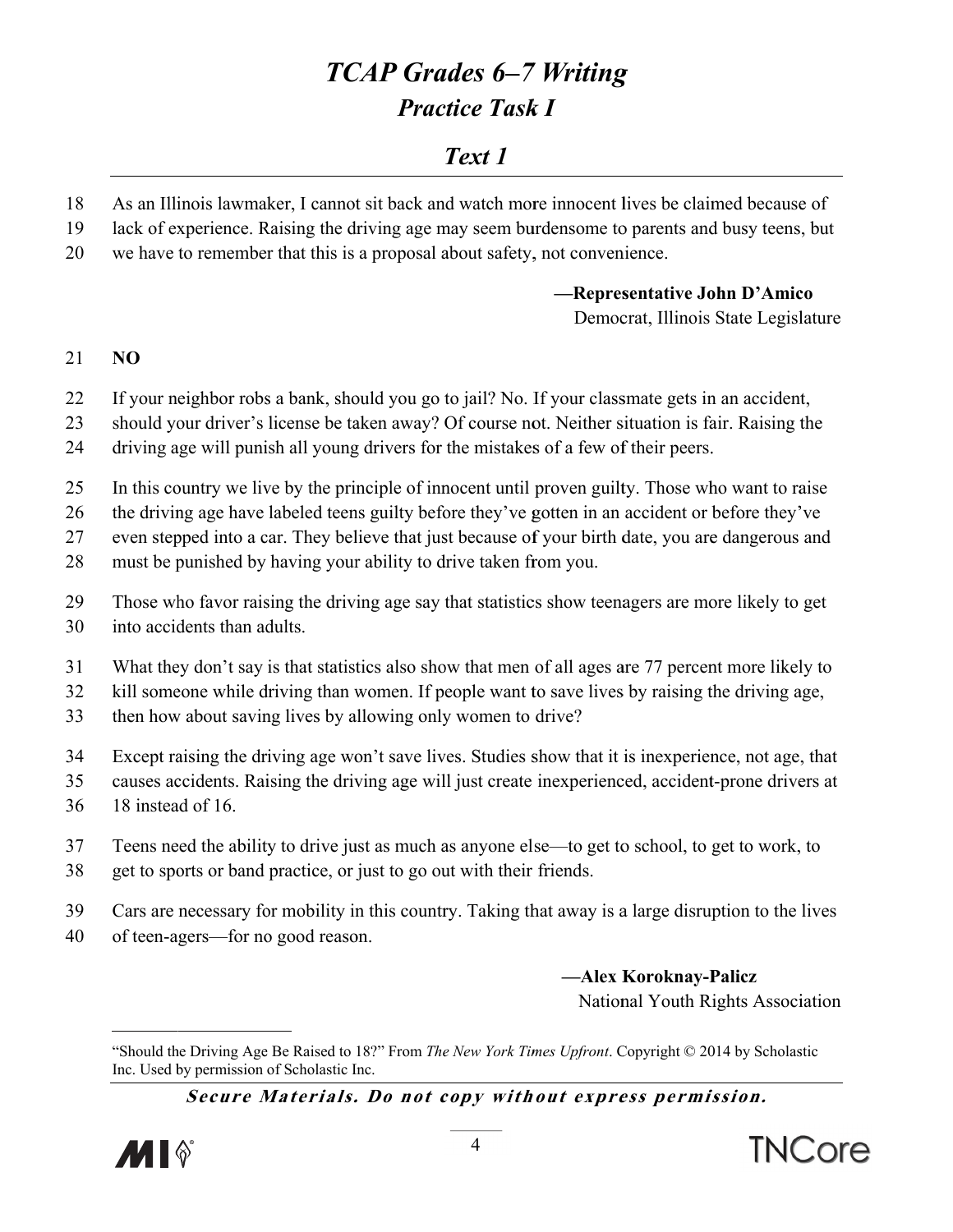### **Prompt 1**

### **Prompt 1**

You have now read "Should the Driving Age Be Raised to 18?" In this text, two points of view are presented, one by Representative John D'Amico, and the other by Alex Koroknay-Palicz.

Write an essay that analyzes the two different points of view, explaining how each is conveyed in the text. Be sure to cite evidence from the text to support your analysis. Follow the conventions of standard written English.



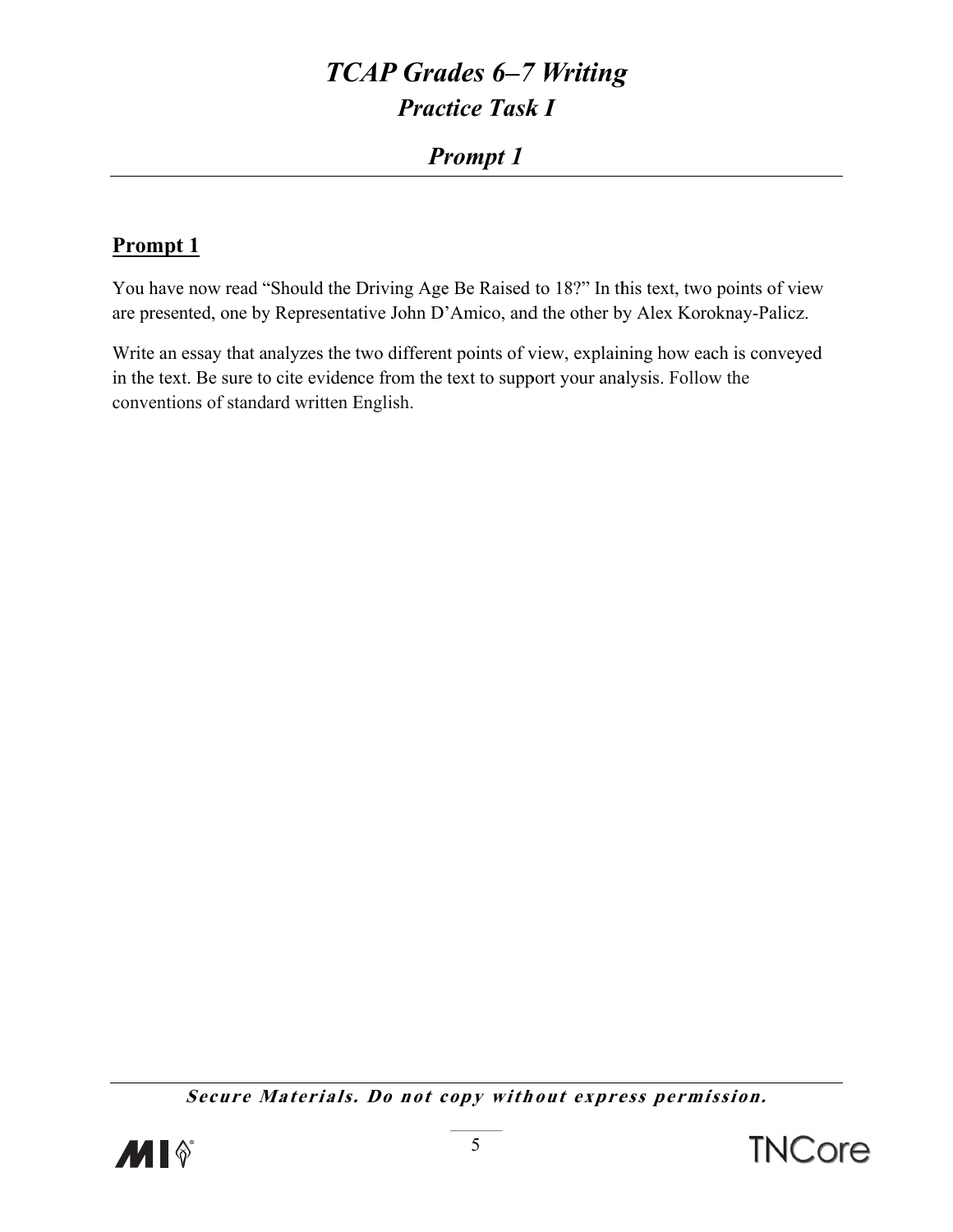### $Tert2$

#### **Text 2 Introduction**

In "Do Teens Need Graduated Licenses?" from Current Events, the author presents differing opinions on the effectiveness of and the need for graduated driver's licenses for teenagers.

Please read "Do Teens Need Graduated Licenses?" and then answer Prompt 2.

#### Do Teens Need Graduated Licenses? **Current Events**

 $\mathbf{1}$ It is an event that many young people look forward to from the time they first ride in a car.

 $\overline{2}$ getting their driver's license. A license can mean the freedom to get around without having to get

- $\overline{3}$ a ride. But some teens pay a heavy price for that freedom.
- $\overline{4}$ Each year, car accidents result in more teen deaths than any other cause. In an effort to cut the
- number of driving accidents involving teens, 26 states have adopted graduated driver's licenses 5

(GDLs). Six of those states passed new GDL laws this year and many others are also considering 6

- $\overline{7}$ GDL<sub>s</sub>.
- 8 GDL systems vary from state to state. They generally allow teens to earn driving privileges
- 9 gradually, rather than all at once. For instance, some GDLs allow 16-year-olds to drive only
- 10 during certain daylight hours; others require them to drive with an adult for a set number of
- 11 hours before receiving a license. As teens gain experience, they earn more privileges.
- 12 Supporters of GDLs say the GDL system saves lives. Opponents of GDLs say that the licenses
- $13$ are ineffective and needlessly complicate teens' lives.

#### $14$ **Teens Need Time to Learn**

- 15 According to the American Automobile Association (AAA), teens account for only 7 percent of
- 16 the drivers on the road, but they are involved in 20 percent of all accidents reported to police.
- 17 That's because many teens do not have the road experience necessary to make safe driving
- 18 decisions, GDL supporters say.

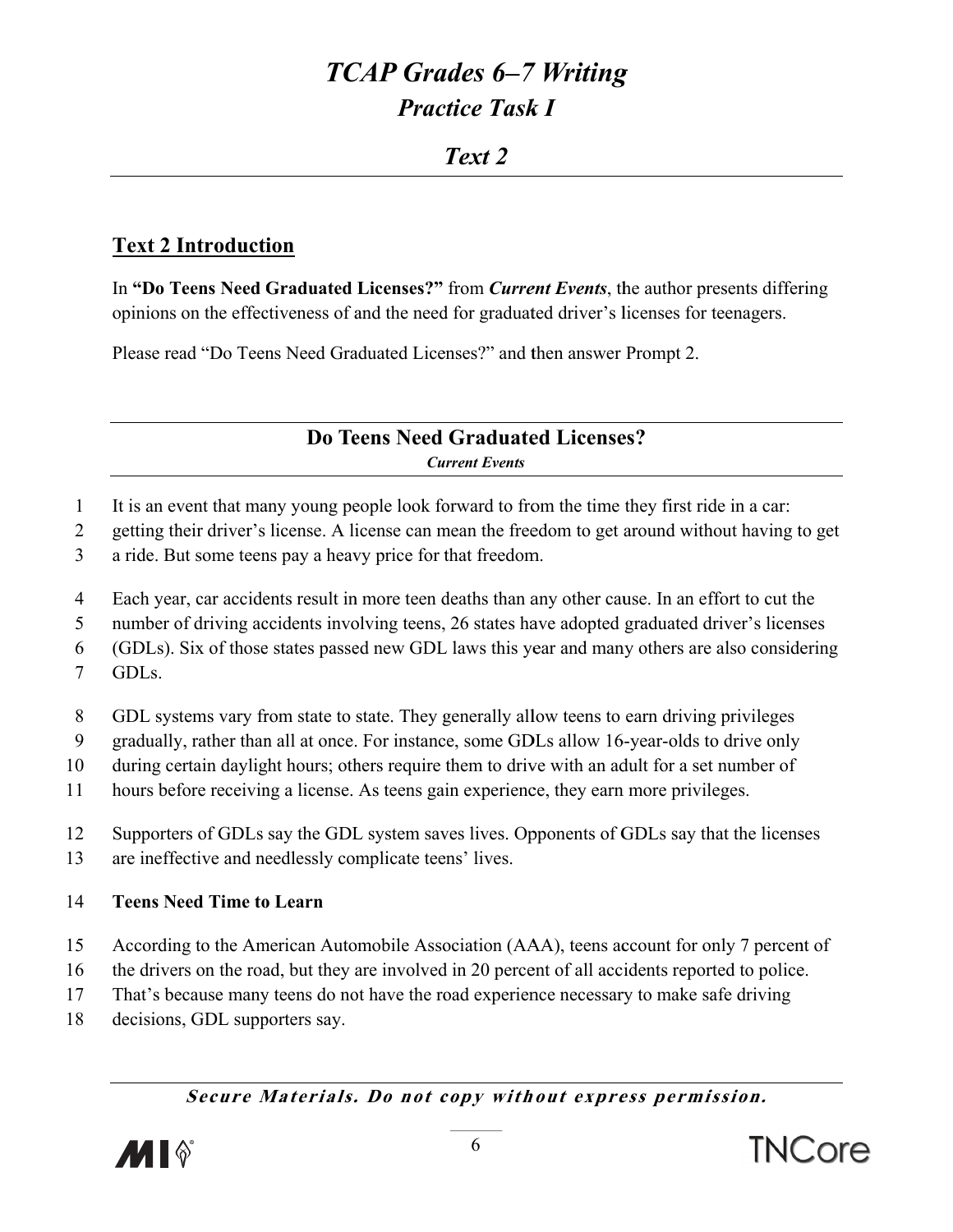### Text 2

- 19 Graduated licensing gives teens that experience step by step, often with adult supervision. This is
- 20 much better, GDL supporters say, than allowing teens full driving privileges after only a few
- hours of instruction. "Our current programs don't teach young people to drive," said James E. 21
- 22 Hall of the National Transportation Safety Board. "They teach them how to pass a [driving]
- 23 test." Hall and others emphasize that driving is a privilege, not a right.
- 24 According to the National Highway Traffic Safety Association, states using GDLs have a 5 to 15
- 25 percent drop in teen accidents. That, GDL supporters say, is an argument for GDLs.

#### 26 **GDLs Don't Work**

- 27 Many opponents question the effectiveness of GDLs. They note that GDL restrictions reduce the
- number of teen drivers on the road. That reduction, they say, and not an improvement in teen 28
- 29 driving skills, is the reason for the drop in the number of crashes involving teens.
- 30 Critics say GDLs may even increase teen accident rates. Maryland, for example, imposed teen
- 31 driving restrictions in 1979 and saw the number of 16-year-olds in fatal accidents triple by 1988.
- 32 Opponents of GDLs say that GDLs make it harder for teens to get to jobs and to after-school
- 33 activities. GDLs, said Todd Franklin of the National Motorists Association, "[needlessly]
- 34 complicate the lives of millions of families."

"Do Teens Need Graduated Licenses?" From Current Events, February 12, 1999. Copyright © 1999 by The Weekly Reader Corporation. Used by permission of Scholastic Inc.